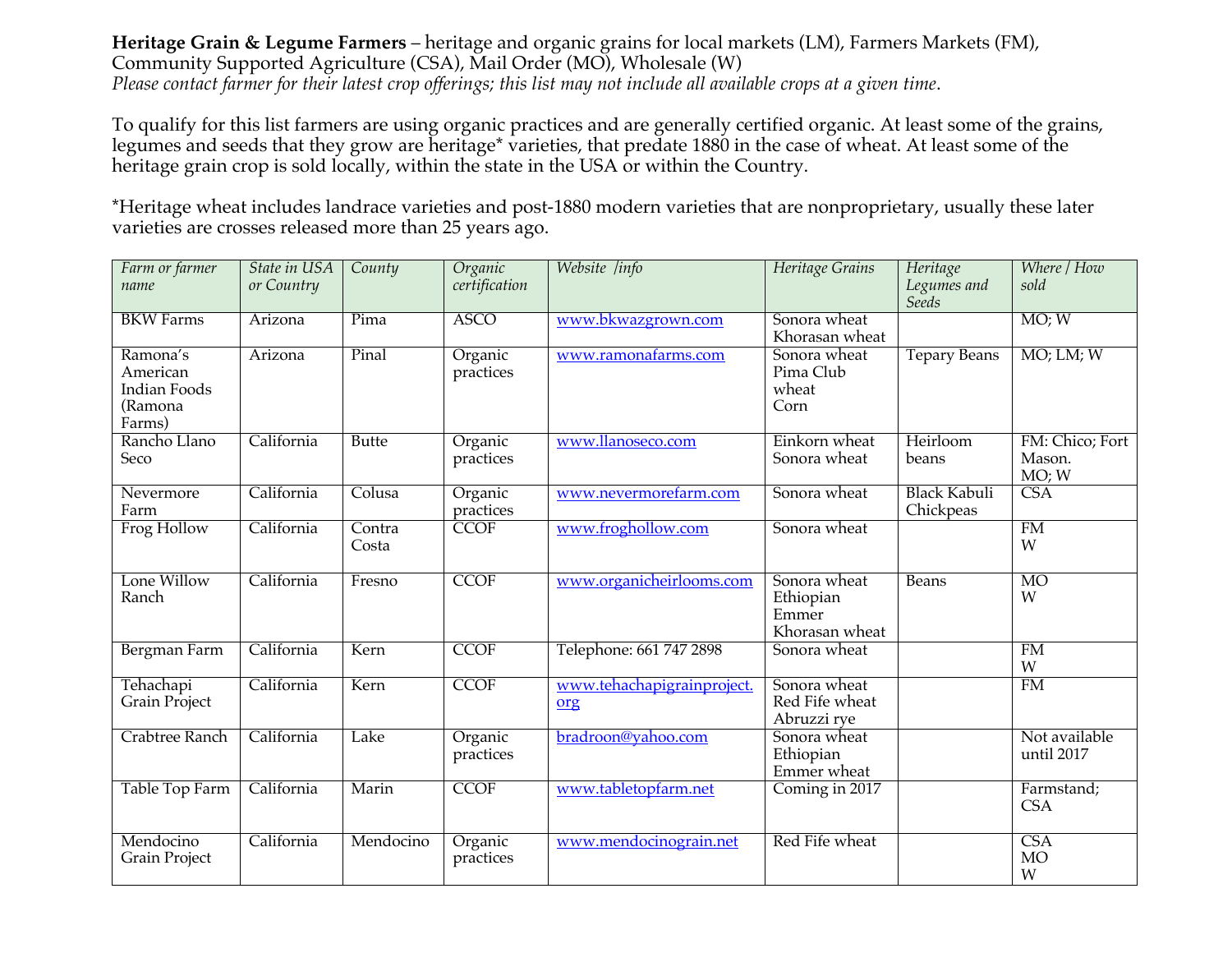| Koda Farms                    | California | Merced             | Organic              | www.kodafarms.com                                                 | Rice                                                                                       |                                                      | FM                                             |
|-------------------------------|------------|--------------------|----------------------|-------------------------------------------------------------------|--------------------------------------------------------------------------------------------|------------------------------------------------------|------------------------------------------------|
|                               |            |                    | certification        |                                                                   |                                                                                            |                                                      | W                                              |
| <b>Fat Uncle</b><br>Farms     | California | Modoc              | Organic<br>practices | www.fatunclefarms.com                                             | Red Fife wheat<br>Sonora wheat<br>Ethiopian Blue<br>Tinge emmer<br>Merced Rye<br>Buckwheat |                                                      | W                                              |
| <b>Grass Valley</b><br>Grains | California | Nevada             | Organic<br>Practices | www.grassvalleygrains.com                                         | <b>Rye</b>                                                                                 |                                                      | $\overline{W}$                                 |
| Coke farm                     | California | San Benito         | <b>CCOF</b>          | www.cokefarm.com                                                  | Sonora wheat                                                                               |                                                      | FM: Palo Alto;<br>Menlo Park<br>W              |
| Kandarian<br>Organic Farms    | California | San Luis<br>Obispo | <b>CCOF</b>          | www.kandarian-organic-<br>farms.myshopify.com                     | Sonora wheat<br>Emmer wheat<br>Khorasan                                                    | Garbanzos<br>Peas<br>Beans<br>Flax<br>Fennel<br>Chia | <b>MO</b><br>FM: San Luis<br>Obispo<br>LM<br>W |
| Pie Ranch                     | California | San Mateo          | <b>CCOF</b>          | www.pieranch.org                                                  | India-Jammu<br>wheat                                                                       |                                                      | Farm stand                                     |
| <b>Sweet Wheel</b><br>Farm    | California | Santa<br>Barbara   | Organic<br>practices | www.sweetwheelfarms.com                                           | Yecoro Rojo                                                                                |                                                      | FM                                             |
| Winema<br>Elevator            | California | Siskiyou           | Certified<br>organic | Contact: Patrick Hart<br>1-559 731 1914<br>phart@krusewestern.com | Yecoro Rojo                                                                                |                                                      | W                                              |
| Lockewood<br>Acres            | California | Solano             | <b>CCOF</b>          | www.lockewoodacres.com                                            | Sonora wheat                                                                               |                                                      | FM: Vacaville                                  |
| Eatwell Farm                  | California | Solano             | Organic<br>practices | www.eatwell.com                                                   | Sonora wheat                                                                               |                                                      | <b>CSA</b>                                     |
| Open Field<br>Farm            | California | Sonoma             | Biodynamic           | www.openfieldfarm.com                                             | Sonora wheat                                                                               |                                                      | <b>CSA</b>                                     |
| Canvas Ranch                  | California | Sonoma             | Organic<br>practices | www.canvasranch.com                                               | Emmer wheat                                                                                |                                                      | <b>CSA</b><br><b>MO</b><br>W                   |
| <b>Gibbs Wild Rice</b>        | California | Sutter             | Organic<br>practices | www.gwrice.com                                                    | Wild rice                                                                                  |                                                      | W<br>LM                                        |
| Kenter Canyon                 | California | Ventura            | <b>OC</b> Ventura    | www.kentercanyonfarms.co<br>m                                     | Sonora wheat<br>Red Fife wheat                                                             |                                                      | FM<br>W                                        |
| Full Belly Farm               | California | Yolo               | <b>CCOF</b>          | www.fullbellyfarm.com                                             | Durum-Iraq<br>wheat                                                                        |                                                      | FM: Palo Alto;<br>Davis<br>W                   |
| Vreseis Farm                  | California | Yolo               | <b>CCOF</b>          | www.vreseis.com                                                   | Sonora wheat                                                                               |                                                      | LM: Davis<br>Coop<br>MO <sup>-</sup><br>W      |
| Pasture 42                    | California | Yolo               | <b>CCOF</b>          | www.pasture42.com                                                 | Wit Wolkoring<br>wheat                                                                     |                                                      | W                                              |